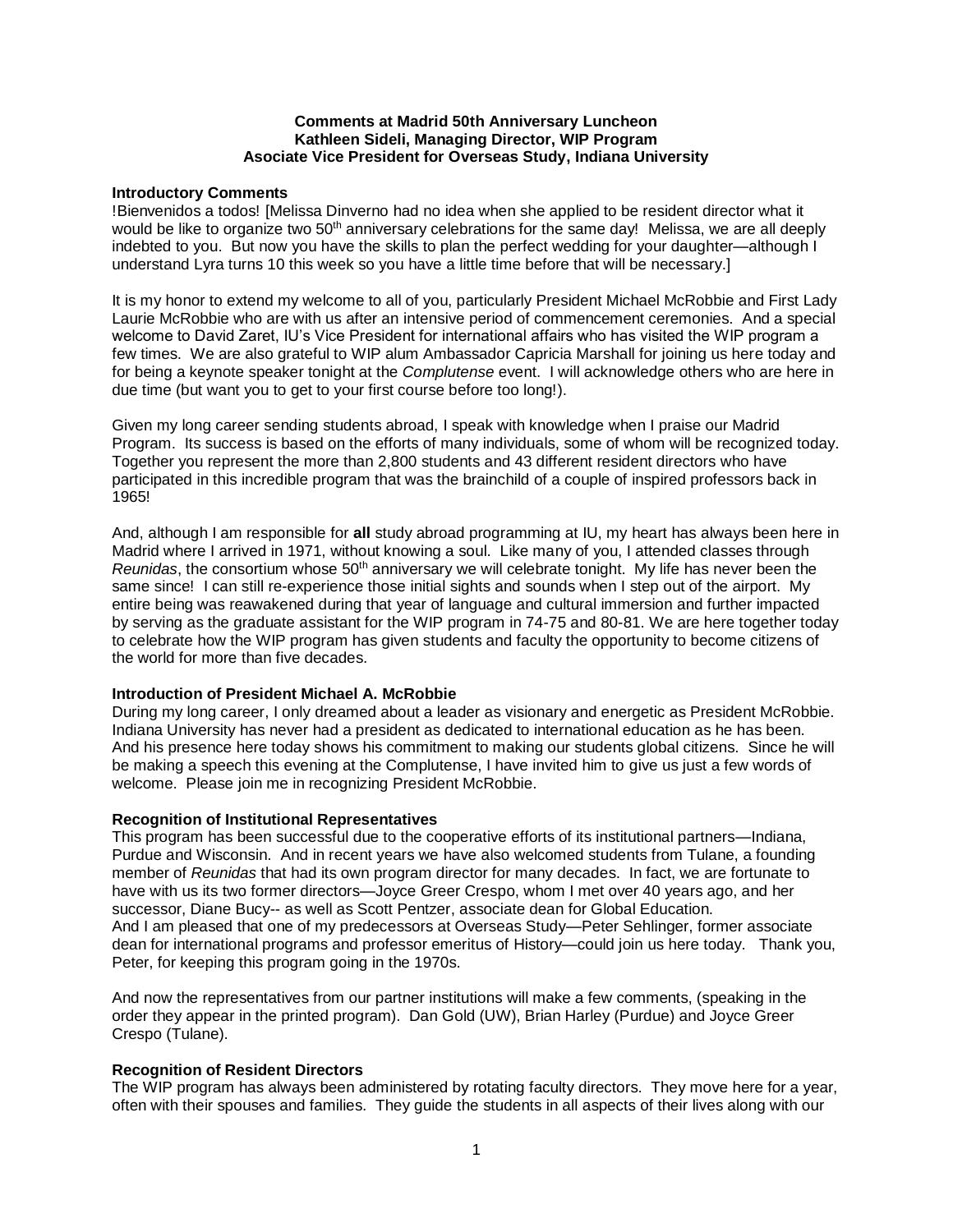talented staff who provides the program continuity. The combined contributions of these professors cannot be overstated which I was fortunate to rediscover when I reread their correspondence and reports when preparing a written history of the program.

We are delighted to have many faculty directors with us today. Three of them will then make brief remarks.

**Juan Temprano,** Wisconsin, 87-88 and 2000-01 **Robert Arnove**, IU, 89-90 **Catherine Larson**, IU, 92-93 **Patricia Hart,** Purdue, 99-2000 **Guido Podesta**, Wisconsin, 03-04 **Iñigo Sánchez-Lllama**, Purdue, 05-06 and 17-18 **Consuelo Lopez-Morillas**, IU, 07-08 with her husband Professor Enrique Merino **Reyes Vila-Belda**, IU, 10-11 and 13-14 **Melissa Dinverno**, IU, 16-17 and her husband & colleague Alejandro Mejias-López

### **Recognition of WIP Alumni and students**

It is now my pleasure to recognize our alumni. First of all, let me welcome a few IU alumni who are here to share in this proud moment even though they didn't study in Madrid—Fred Perry our director for international alumni at IUAA joins them.

We were touched by how many WIP alumni responded to this event with interest and testimonials. Across the years they experienced different social, political and historical moments but there are certain enduring qualities about Madrid that they all experienced in the same way. They came here to learn and learn they did. Please join me in recognizing our alumni who were here as far back as 1968 up through 2016; many of whom have traveled far to be here!

And we are also joined today by the current group of program participants who will be recognized this evening at a special graduation ceremony at the *Complutense*.

*Before we hear from some of our alums, I wanted to pause for a moment. Over the years we have been saddened by the deaths of former staff members, directors and alumni, some which were unexpected tragedies (like Marcia Wellstone who perished in a plane crash with her father Senator Paul Wellstone). But we have mourned even those who led long lives, like Leopoldo Collado and Pepe Escarpanter, our former assistant directors, and my own husband, Dan Quilter. And just recently our community celebrated the life of Bob Arnove's incredible spouse, Toby Strout, a bold leader and activist whom I met for the first time here in Madrid in 1990.*

Let us now take a moment of silence for those Madrid participants whose memories and *contributions we continue to honor in a variety of ways.*

I have invited three individuals to share with us the impact of their Madrid experience.

**Margo Persin** participated in the WIP program in 68-69 and returned as the graduate assistant in 71- 72. She received her PhD from IU in 1977 and then embarked on an academic career. She is currently Professor Emerita of Spanish at Rutgers University where she taught for over thirty years. Her scholarship has focused on contemporary Spanish poetry.

**David Robinson** participated in the WIP program in 81-82. He got engaged to his wife that year in Chinchon. He graduated from the University of Wisconsin and then worked internationally in Spain, South America, France, Brazil and Italy. He is currently an associate professor in the Scott College of Business at Indiana State University.